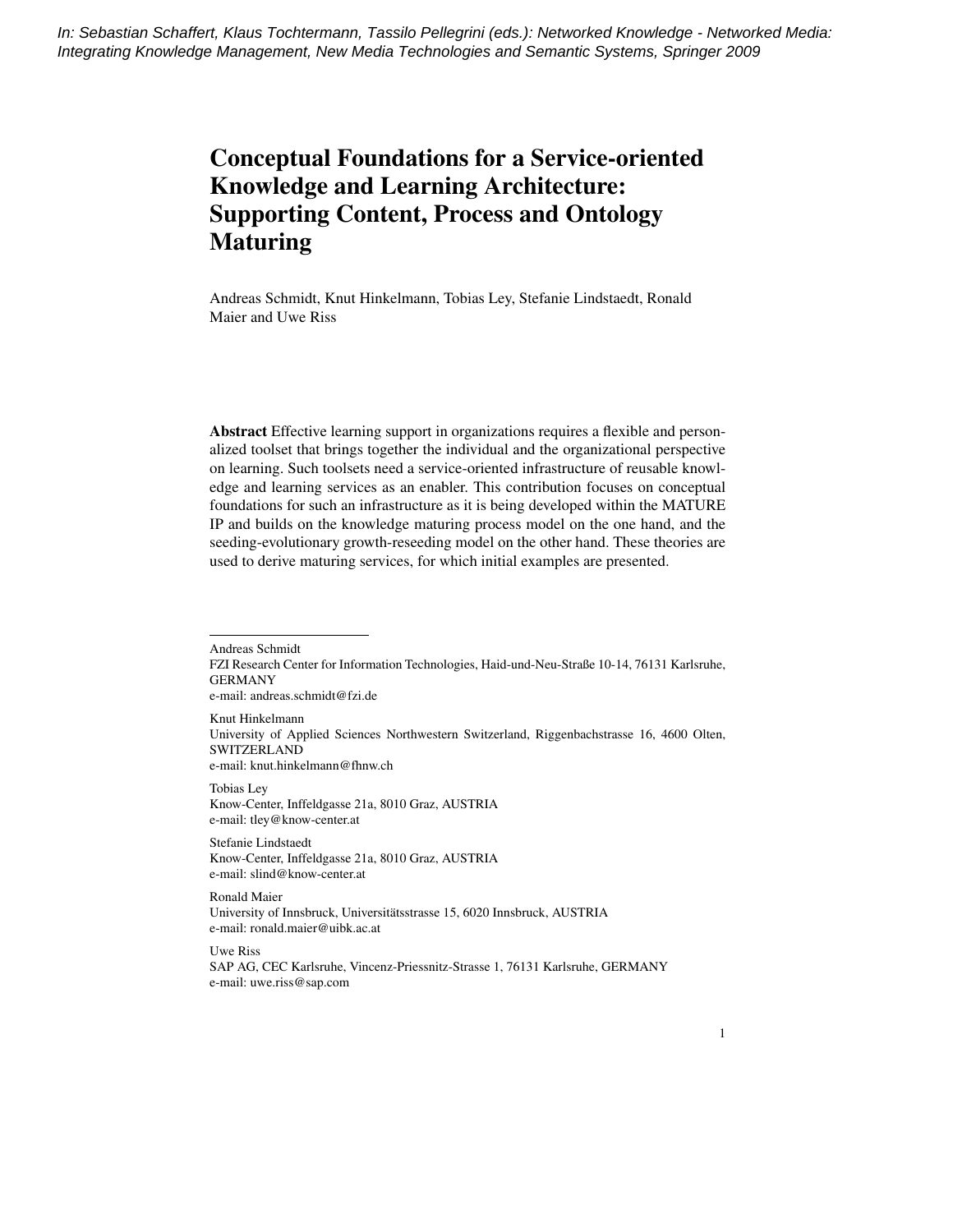### 1 Introduction

In a world of constant change, enterprises need to become increasingly agile in order to compete successfully. They need to adapt to changes, deliver new or improved product and service offers. To do so, they need to leverage their employees' creativity and hands-on experience, and improve the sharing of knowledge within the enterprise (and often also across its borders). To support these activities, we need to move away from systems conceived and operated in a top-down way (like traditional learning or knowledge management systems). These systems are slow to adapt to new developments, and hardly adapt to the personal needs of individuals and their situations. As a consequence, they lack user acceptance and don't live up to the initial expectations.

To avoid that, we need a balance of bottom-up and top-down development of systems supporting learning, knowledge handling and innovation in businesses and organisations. Web 2.0-style engagement of individuals in sharing and other social activities shows that we clearly need to take into the motivational aspects of knowledge workers. Motivational theories like the self-determination theory of Deci and Ryan [23] emphasize the important needs of experiencing competence, autonomy, and relatedness – which cannot be achieved in the context of top-down systems. To realize that, *personal learning environments* [2] have been proposed, consisting of work-integrated, personalized tools for communicating, collaborating, structuring, reflecting, and awareness building. The individual learner should be able to easily combine these tools according to his own needs and preferences and readily interoperate with others' personal learning environments to account for the social nature of learning processes.

One of the challenges the MATURE IP (http://mature-ip.eu) is facing, is embedding the paradigm of personal learning environments into organizations. To that end, we need a new form of organizational guidance, realized through a complementary organizational learning environment. Such an environment has a two-fold purpose: (1) It is supposed to give the individual the possibility to view their contributions in an organisational context and encourage participation toward organization goals. (2) It should give the organization the opportunity to analyze bottom-up activities within the sum of individual PLEs. The results of these analyses should promote the consolidation of such activities towards organizational goals, enable the breeding of strategically important communities, and help enriching existing knowledge resources so that they can be readily reused as learning objects.

Such environments need to be flexible, and personalized, which calls for an infrastructure providing reusable knowledge services that can be easily recombined. But the notion of service also goes beyond components; it usually assumes that the granularity of functionality as well as packaging is motivated by usage patterns (e.g., by personal and organizational learning environments) and not purely technical (software engineering) considerations. Engineering of such knowledge and learning architectures thus requires a thorough understanding of individual and organizational learning and its effective support.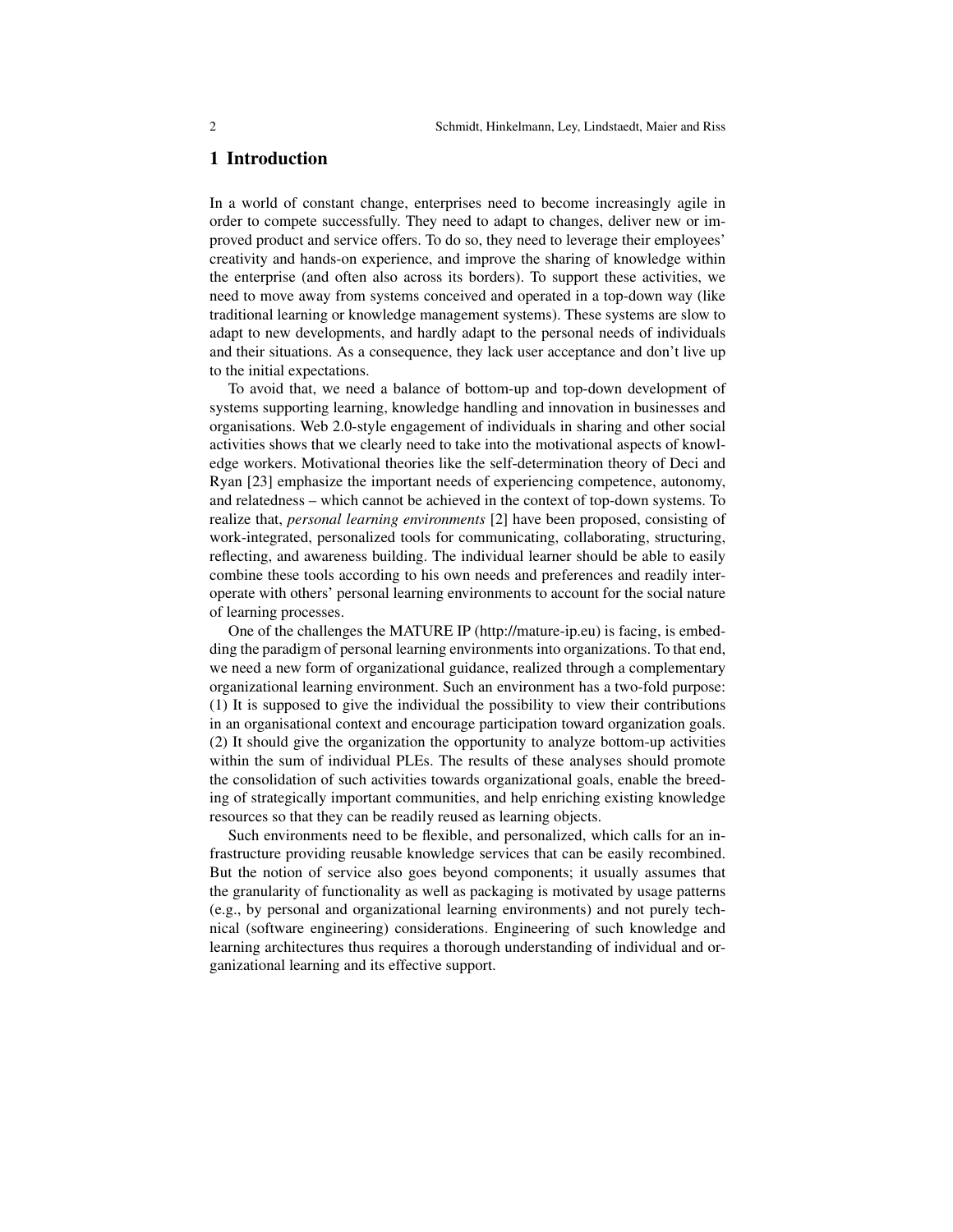In this paper, we present an approach to conceptualizing knowledge services based on the knowledge maturing model [14]. This model helps to understand the flow of knowledge and its barriers within and across organizations from a macroscopical point of view. We extend this by differentiating between knowledge assets of varying degrees of maturity (section 2). We then derive intervention strategies from the SER model (section 3) that form the basis for maturing (support) services (section 4) and give examples for such services.

## 2 Knowledge Maturing

The knowledge maturing model views learning activities as embedded into, interwoven with, and even indistinguishable from everyday work processes. Learning is understood as a social and collaborative activity, in which individual learning processes are interdependent and dynamically interlinked with each other: the output of one learning process is input to the next. If we have a look at this phenomenon from a macroscopic perspective, we can observe that knowledge is continuously repackaged, enriched, shared, reconstructed, translated and integrated etc. across different interlinked individual learning processes. During this process knowledge becomes less contextualized, more explicitly linked, easier to communicate, in short: it matures. The knowledge maturing process model structures this process into five phases (based on experiences from several practical cases as well as a comprehensive empirical study, [25], [14]):

- Expressing ideas. New ideas are developed by individuals from personal experiences or in highly informal discussions. The knowledge is subjective and deeply embedded within the context of the originator. The vocabulary is vague and often restricted to the person expressing the idea.
- Distributing in communities. This phase accomplishes the development of common terminology shared among community members, e.g. in discussion forum entries, blog postings or wikis.
- Formalizing. Artefacts created in the preceding two phases are inherently unstructured and still highly subjective and embedded in the context of the community. In this phase, purpose-driven structured documents are created, e.g. project reports or design documents or process models in which knowledge is 'desubjectified' and the context is made explicit.
- Ad-hoc learning. Documents produced in the preceding phase are not well suited as learning material because no didactical considerations were taken into account. Now the topic is refined to improve comprehensibility in order to ease its consumption or re-use. The material is ideally prepared in a pedagogically sound way, enabling broader dissemination, e.g. service instructions or manuals.
- Standardization. The ultimate maturity phase puts together individual learning objects to cover a broader subject area. Thus, the subject area becomes teachable to novices. Tests and certificates confirm that participants of formal training achieved a certain degree of proficiency.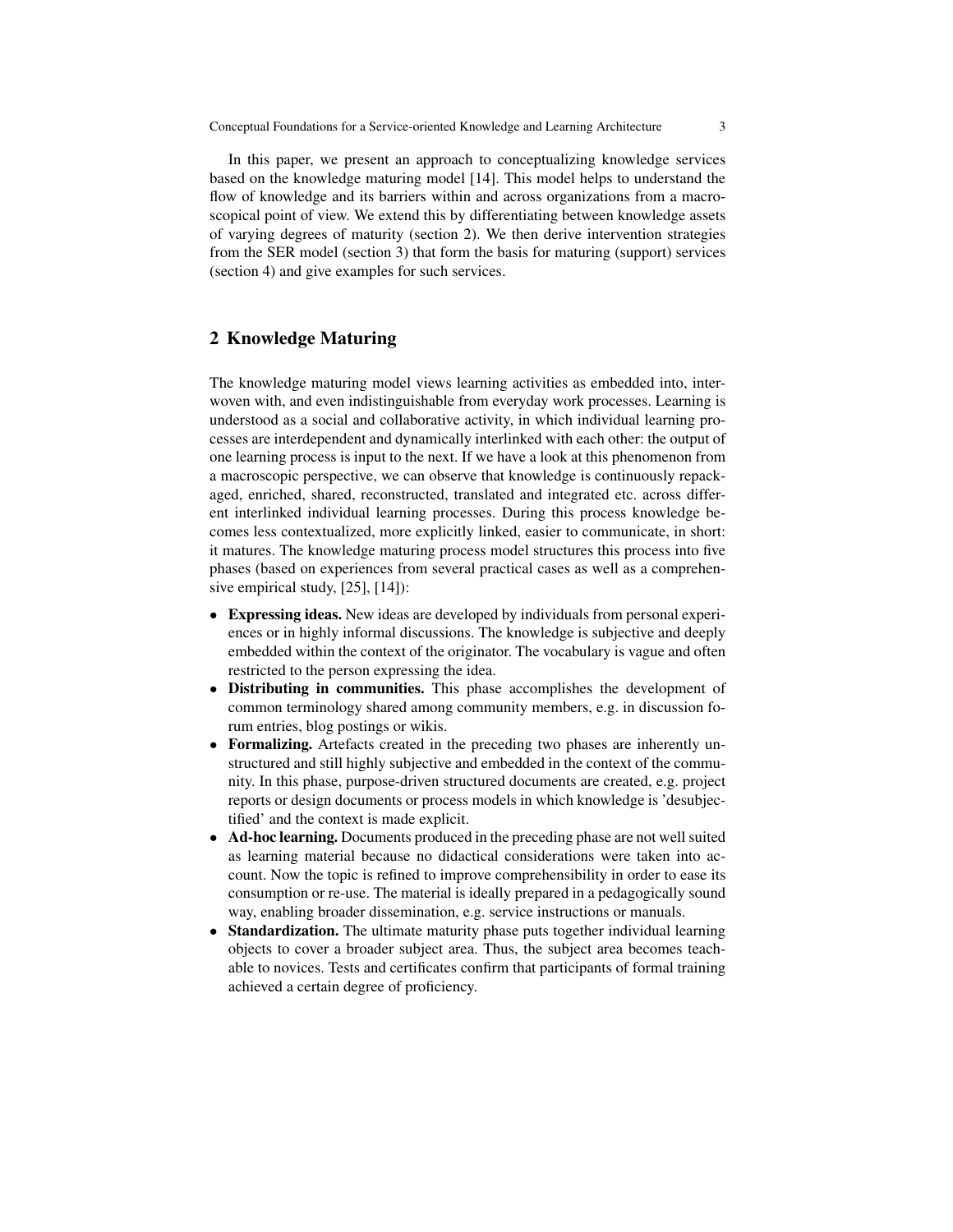

Fig. 1 Knowledge Maturing Process model

This maturing process is most intuitively recognized in the case of 'content objects' (knowledge represented in the form of documents, drawings, etc.). However, it also applies to other types of knowledge representations vital for operating and developing any kind of organisation: namely processes and semantics [21]:

- Contents provide a static picture of the world and are probably the best managed type of knowledge asset. The term knowledge asset points towards a valueoriented perspective on knowledge elements (business value) suggesting the importance of knowledge for the functioning of an organisation's business processes. It can take the form of notes, contributions and threads, protocols, lessons learnt, learning objects, courses, etc.
- Processes. This type of knowledge asset is more related to the dynamic aspect of the organisation. Large organisations already support this by developing business process models and workflows. Taking into account that organisational learning processes are much more agile and the costs of modelling approaches are considerable, a more suitable approach is to enable recording and sharing of individual work practices. Processes can take the form of e.g. individual task lists and routines, task patterns, good practices, best practices, work flows or standard operating procedures.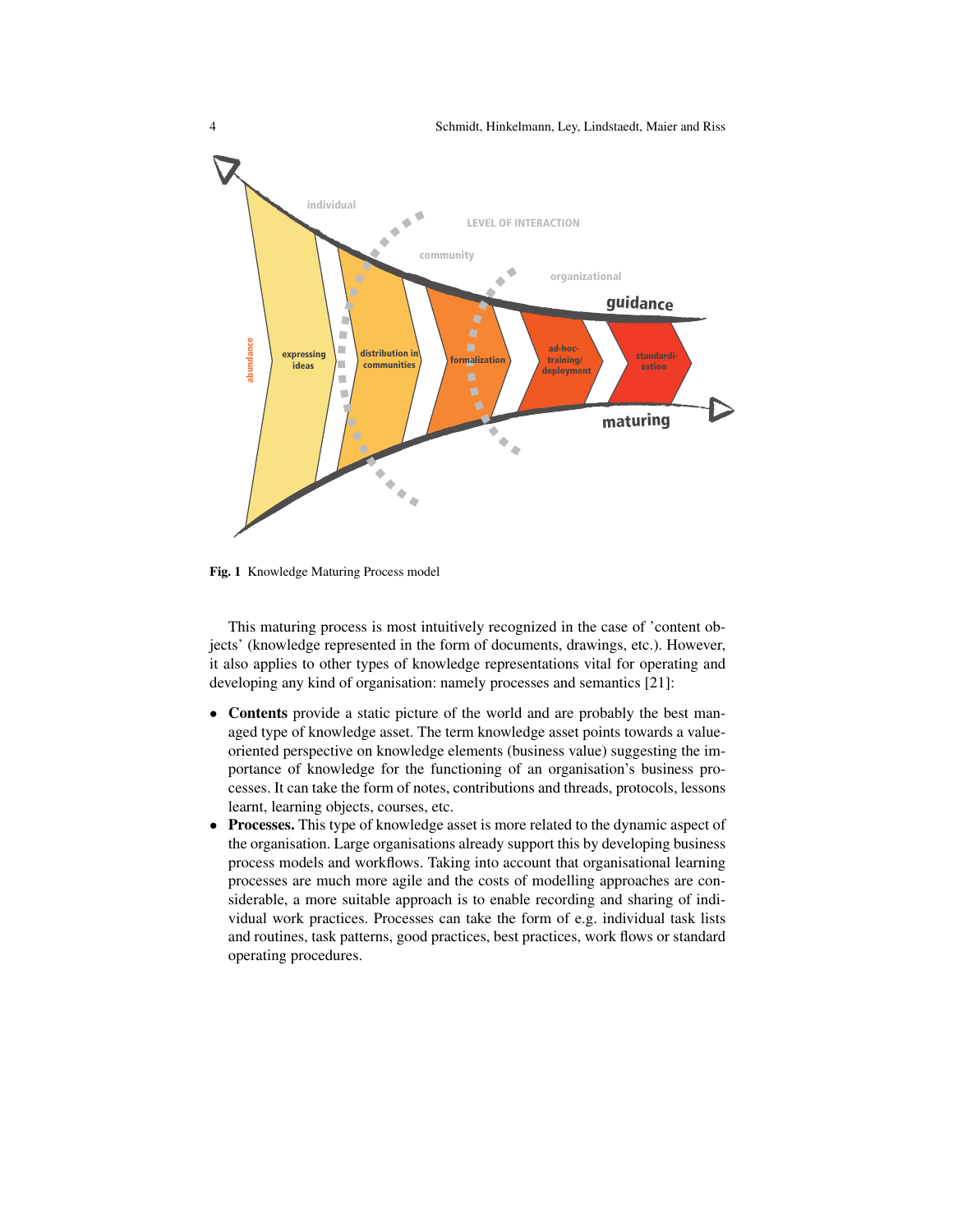Conceptual Foundations for a Service-oriented Knowledge and Learning Architecture 5

• **Semantics.** This type of knowledge asset is probably the least visible within organizations. Semantics connects the different assets and supports the individual learning processes by providing the basis for mutual understanding. Without semantic integration, grassroot approaches encouraging people to contribute their individual views, experiences and insights would get stuck in misinterpretations and lengthy negotiation processes. These knowledge assets can take the form of tag clouds and emerging folksonomies, folder structures, competence models, local or global enterprise ontologies.



Fig. 2 Knowledge Maturing Process model

These three knowledge asset types – and thus the three strands of maturing – are closely interwoven and they depend on each other in various respects. Contents and processes require semantics to become communicable. Therefore, semantics is the fundament for every community-based approach and fosters collaboration between individual knowledge workers. Without process integration, semantics and contents are not directly applicable to work procedures so that additional transformation efforts by the knowledge workers are required. More mature content allows a worker to deal with the high complexity and variability of knowledge-intensive processes and adapt to unpredictable situations [5]. Finally, contents are required to explicate semantics and processes so that these are comprehensible to knowledge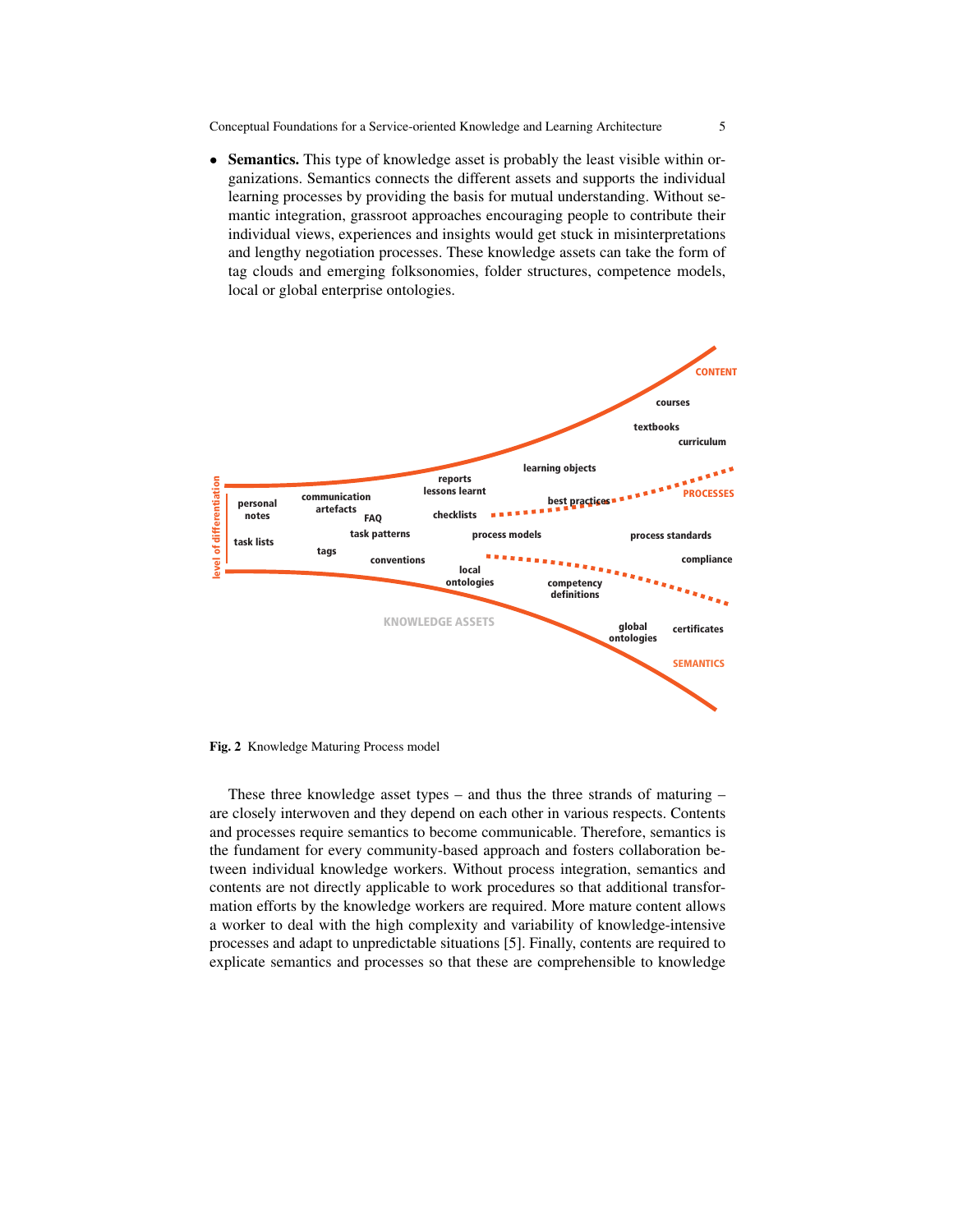workers with different backgrounds. While semantics and processes focus on the actual doing, contents aim at understanding and reflection.

Figure 2 depicts the described situation schematically. Knowledge asset types are not well differentiated in the early maturing phases; notes can contain content, process, and semantic aspects, sometimes all at the same time. Only with a deepened understanding, this differentiation can take place. This corresponds with a decrease in abundance: while there are many notes and communication artefacts at the beginning of the maturing process, formal training materials are rather scarce at its end. It also shows that the maturing process is accompanied by a process of organisational guidance that supports the identification of significant emerging topics and their transformation to more mature forms of knowledge. As the process of guidance already indicates, the development should not be misunderstood as a continuous linear process. On the contrary, maturing is made up of a complex pattern of individual steps. Not all knowledge assets are developed up to the ultimate maturity phase, some of them end up in a stalemate or are discarded; others are combined with other assets at various maturity levels, or split up into more differentiated assets. What we observe is an evolution of knowledge assets

### 3 Seeding – Evolutionary Growth – Reseeding

In order to describe the individual steps of the maturing process in more detail, we applied Fischer's Seeding, Evolutionary growth, and Reseeding (SER) model [6]. The SER model was originally developed to describe and help to understand the evolution of complex software environments. Instead of viewing a software environment as the final product of the software development process which led to its existence, the SER model views the software system as the starting point (seed) for a complex, socially driven, evolutionary further 'development' process. In this process, users interact with the environment, its units, its structures and its tools - and thus develop them further. New units are built during these interactions, new tools are developed (by adaptation or end-user programming capabilities), and a variety of relationships or structures are discovered and expressed. The better the provided tools afford the creation of new and the combination of existing units, structures, and tools, the more the users have the opportunity to express their creativity and to satisfy their needs. Community activity leads to evolutionary, undirected (and often confusing) growth of the original software system. Fischer observed that typically such an evolutionary growth phase is followed by what he calls a reseeding phase: At some point in time, the environment becomes too complex to be managed. Many new units and tools have evolved and structures have become frizzled. Restructuring and redesign of the environment is initiated by some triggering event (e.g., design breakdown). This reseeding can happen in a form of consolidation and negotiation processes in which the variety of units, structures, and tools are pruned. In traditional software systems, this reseeding has to be accomplished by programmers, since the end-users will not be able to do so themselves. Fischer argues that in order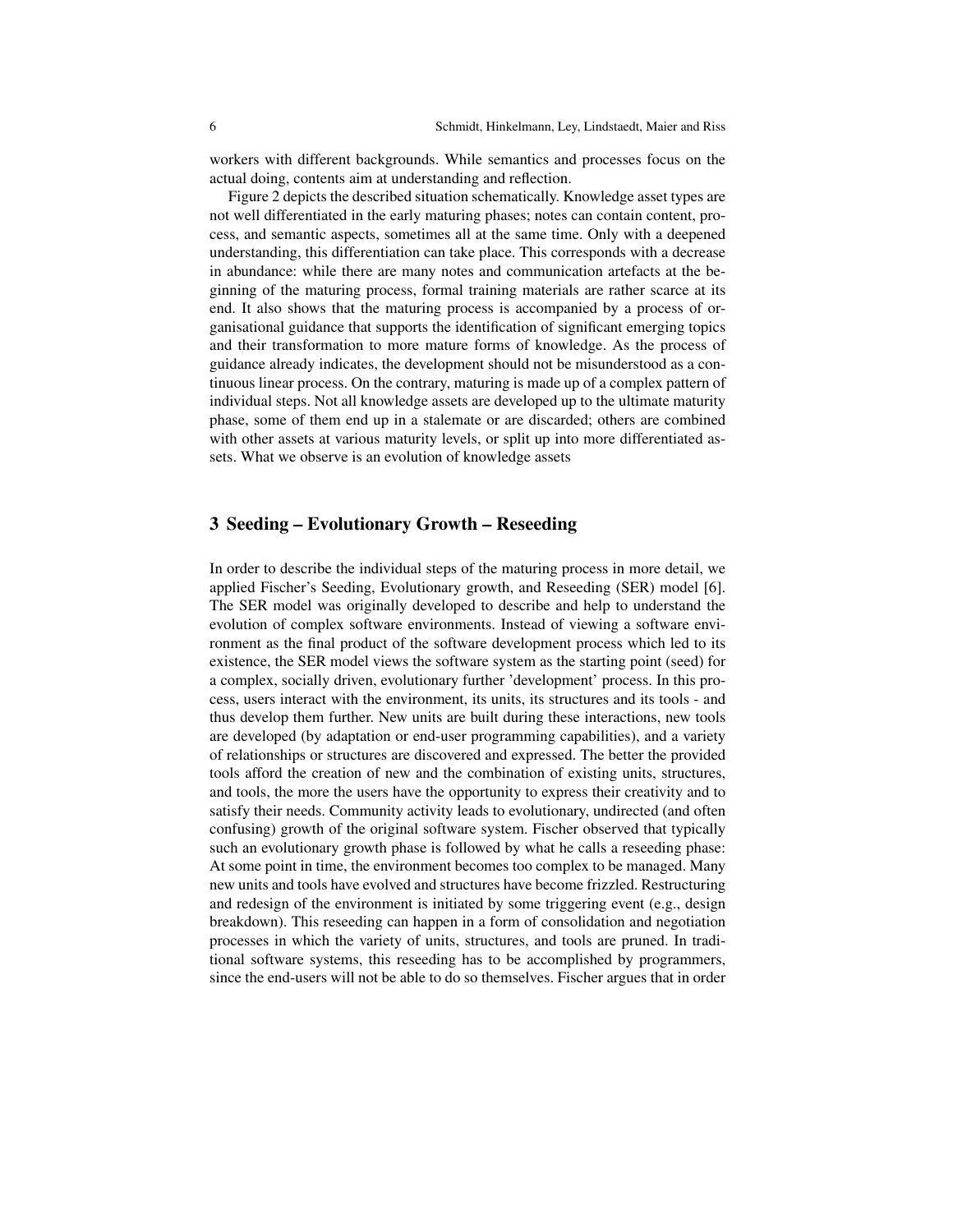to build and maintain useful software systems, we need to provide the end-user not only with tools which support evolutionary growth activities (e.g., combine, specialize) but also with tools which enable her to participate in the reseeding phase (e.g., visualization of structures, negotiation).

In order to reflect on applying the SER model to the knowledge maturing process consider for example the maturity phase 'distributing in communities'. First, a community 'space' is seeded with an initial idea or topic. This involves creating an initial knowledge structure together with its knowledge units and their capabilities and characteristics. This community environment needs to be equipped with tools for combination, analysis, and change of the structures and the units themselves in order to enable evolutionary growth. Such tools enable the users to combine knowledge units to build (increasingly complex) knowledge structures and to change the knowledge units themselves according to their needs. Analysis tools enable the community to monitor and guide its activities. If the development of the topic reaches a certain level, the decision whether to take the topic to the maturity phase "formalizing" has to be made. If the development of the topic stagnates, reseeding might be an option. This includes pruning the current knowledge base, introducing new ideas, knowledge elements or people into the community or changing the topic.



Fig. 3 The SER model and knowledge maturing

It is tempting to equate a SER cycle with a knowledge maturing phase. However, this conceptualization of knowledge maturing evokes the false impression that maturing is a collection of discrete steps which will happen in strict order. By applying the SER model, we not only stress that evolutionary growth and reseeding are important recurring phases of the maturing process, but that they are really inseparably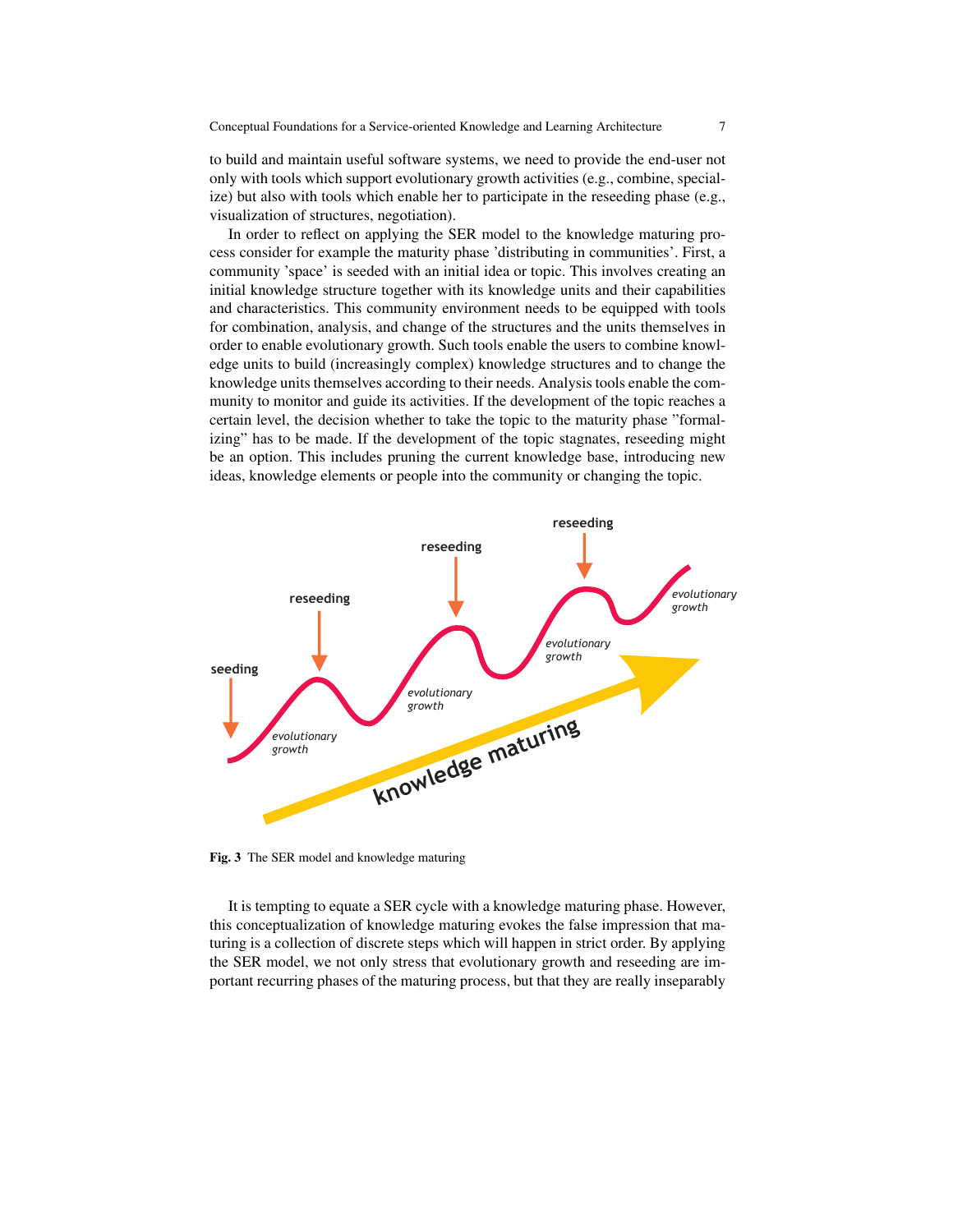interlinked and interwoven. That is, a user might engage in growth activities at one moment involving one knowledge asset type (content, semantics, process; compare fig. 2) while the same user might engage in reseeding activities in parallel. This interplay of growth and reseeding activities invokes the association to the interplay of assimilation and accommodation processes during knowledge construction in informal learning [20]. Here, a person integrates new knowledge into her own mental model of the topic by either adding the knowledge into already existing knowledge structures or this new piece of knowledge causes her to restructure her mental model in order to accommodate it.

Based on these insights, we treat maturing as an organizationally guided learning process which interweaves informal learning processes of many individuals first on a group or community level, then on an organizational level. Since these individuals utilize different types of knowledge representations (content, semantics, process) to document the gained insights, tools are needed to do so with low effort and to identify relationships between them. Our future research will specifically focus on identifying the factors which influence assimilation versus accommodation activities and the barriers people experience when doing so.

When analyzing tools supporting knowledge work, we find a variety of (mostly) when analyzing tools supporting knowledge work, we find a variety of (mostry) independent tools separated along two dimensions: (1) types of knowledge assets (content, semantics, process) and (2) level of interaction (organization, community/group, individual). The first dimension corresponds to different ways of knowledge construction and the second to the breadth of knowledge sharing. The separation of these tools reflects existing gaps in support of maturing processes (fig. 4).



the different knowledge assets and provide services that support the knowledge flow

Fig. 4 Separation of systems

#### 4 Maturing Services  $\overline{a}$  maturing for reco

In the following, we will use the concept of *maturing services* to refer to integrated support for the maturing process. That is, maturing services will bridge the separation along both dimensions of knowledge construction and knowledge sharing as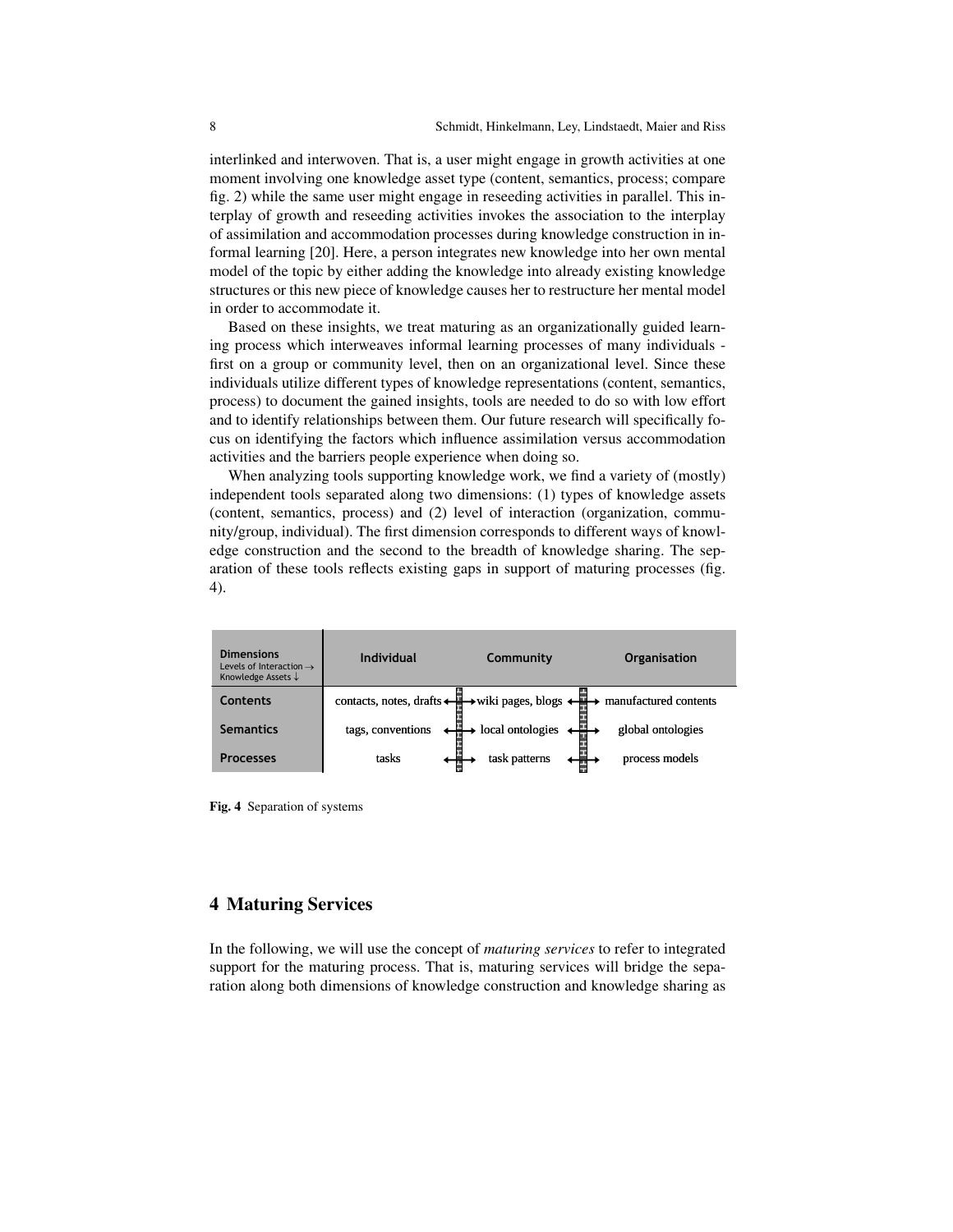outlined in the previous section. They are needed not only to help knowledge workers to handle these different knowledge assets, but also to entice them in sharing and negotiating among them. Generally, a service consists of contract, interface and implementation. It has distinctive functional meaning typically reflecting a high-level business concept covering data and business logic [11]. A service is an abstract resource that represents a capability of performing tasks that form a coherent functionality from the point of view of providers entities and requesters entities. Service descriptions provide information about:

- *service capability:* conceptual purpose and expected result,
- *service interface:* the service's signature, i.e. input, output, error parameters and message types,
- service behavior: a detailed workflow invoking other services,
- *quality of service:* functional and non-functional quality attributes, e.g., service metering, costs, performance metrics and security attributes.

The service concept has gained popularity with the advent of a set of standards for open interaction between software applications using Web services (such as WSDL, SOAP and UDDI). Whereas the technical definition of services is supported by standards, it is the conceptual part (i.e. defining types of services that are useful) that is currently lacking. Knowledge management (KM) services or knowledge services are a subset of services, both basic and composed, whose functionality supports high-level KM instruments as part of on-demand KM initiatives, e.g., find expert, submit experience, publish skill profile, revisit learning resource or join communityof-interest [13]. These services might cater to the special needs of one or a small number of organizational units, e.g., a process, work group, department, subsidiary, factory or outlet in order to provide solutions to defined business problems. KM services describe aspects of KM instruments supported by heterogeneous application systems.

For example, a complex KM service "search for experts" might be composed of the basic KM services (1) expert search, (2) keyword search, (3) author search, (4) employee search and (5) check availability. The (1) expert search service delivers a list of IDs, e.g., personnel numbers, for experts matching the input parameter of an area of expertise. The (3) author search service requires a list of keywords describing the area of expertise. Thus, the complex KM service search for experts also comprises an integration service for the task of finding keywords that describe the area of expertise, here called (2) keyword search. The keywords are assigned to areas of expertise either in a simple database solution or in a more advanced semantic integration system based on an ontology. With the help of an inference engine, these relationships together with rules in the ontology can be used to determine a list of keywords. The (3) author search service then returns a list of IDs of matching authors or active contributors to the CMS. An (4) employee search service takes the personnel numbers found in the expert search and the author search and returns contact details, e.g., telephone number, email address, instant messaging address. Finally, the (5) check availability service delivers the current status of the experts and a decision on their availability.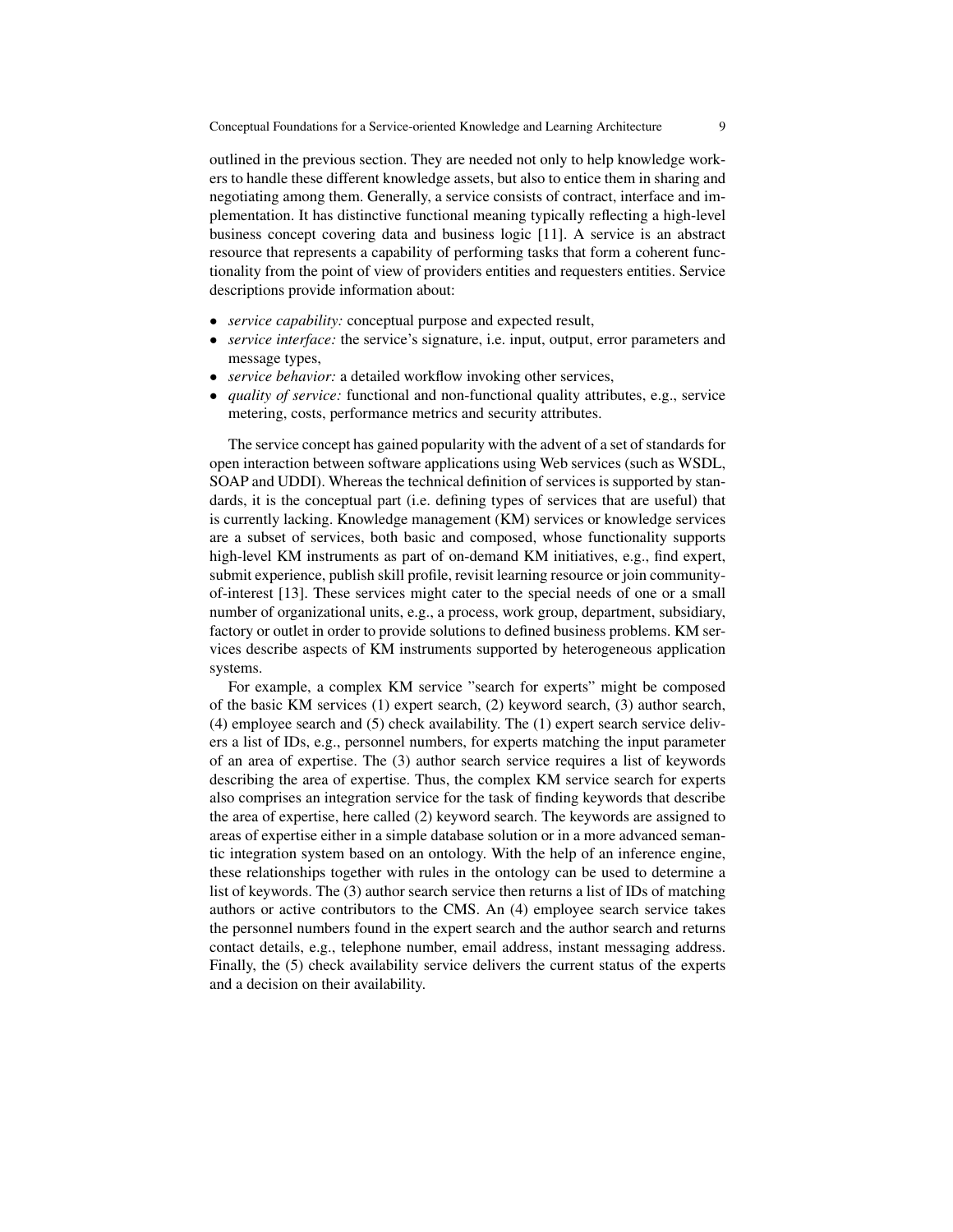We conceptualize maturing services as complex services that are in turn composed of basic services either already offered in heterogeneous systems as part of an enterprise application landscape, implemented additionally to enrich the services offered in an organization or invoked over the Web from a provider of maturing services. In the following, we introduce three types of maturing service which we will consider in the future:

- Seeding services enable the user to set up and initialize knowledge units and structures within a community. Seeding services also include functionalities to use the instantiated structures.
- Growth services allow users to add new knowledge units (e.g., documents or users), to adapt their characteristics (e.g., the users' competencies), to provide comments and to change the system behaviour. Growth services are based on a form of using the Web often cited as Web 2.0 in which users can produce their own content (user-generated content) and which utilizes collective usage data and user feedback to improve the system's value and performance due to network effects and phenomena which have been termed "collective intelligence" or "wisdom of the crowds" [28].
- Reseeding services allow the user to analyse and visualize the collective activities of the community, negotiate between conceptualizations of different users and finally (and most importantly) to change the underlying structures and functionalities. These reseeding services will go beyond the services offered under the umbrella term Web2.0 by enabling users to not only add and change content, but also to change the underlying structure and functionality of the evolving knowledge system.

In the rest of this section we present several examples for maturing services which help to illustrate the ideas we have put forward in the previous sections. In the following, we will briefly describe three examples, one for each of the three knowledge asset types (contents, semantics and processes).

### *4.1 Semantic Wiki Services for Career Guidance (Contents)*

Wikis are prime examples of tools that allow a collective construction of knowledge in a community setting. There are certainly good examples of Wikis being used as tools for creating a collective online encyclopaedia, for teaching and learning purposes, and for organizational knowledge management ([10], [19], [15]). In our perspective, Wikis are very well suited for enabling the evolutionary growth phase, especially because of the ease of editing the content and the policy that everyone can edit anything. Additionally, they make the collective construction process traceable (utilizing their history functionality) and allow for discussion processes around artefacts.

A problem with Wikis, however, is their inability to deal with more formal content or structures. The way a standard Wiki works seems to suggest that any artefact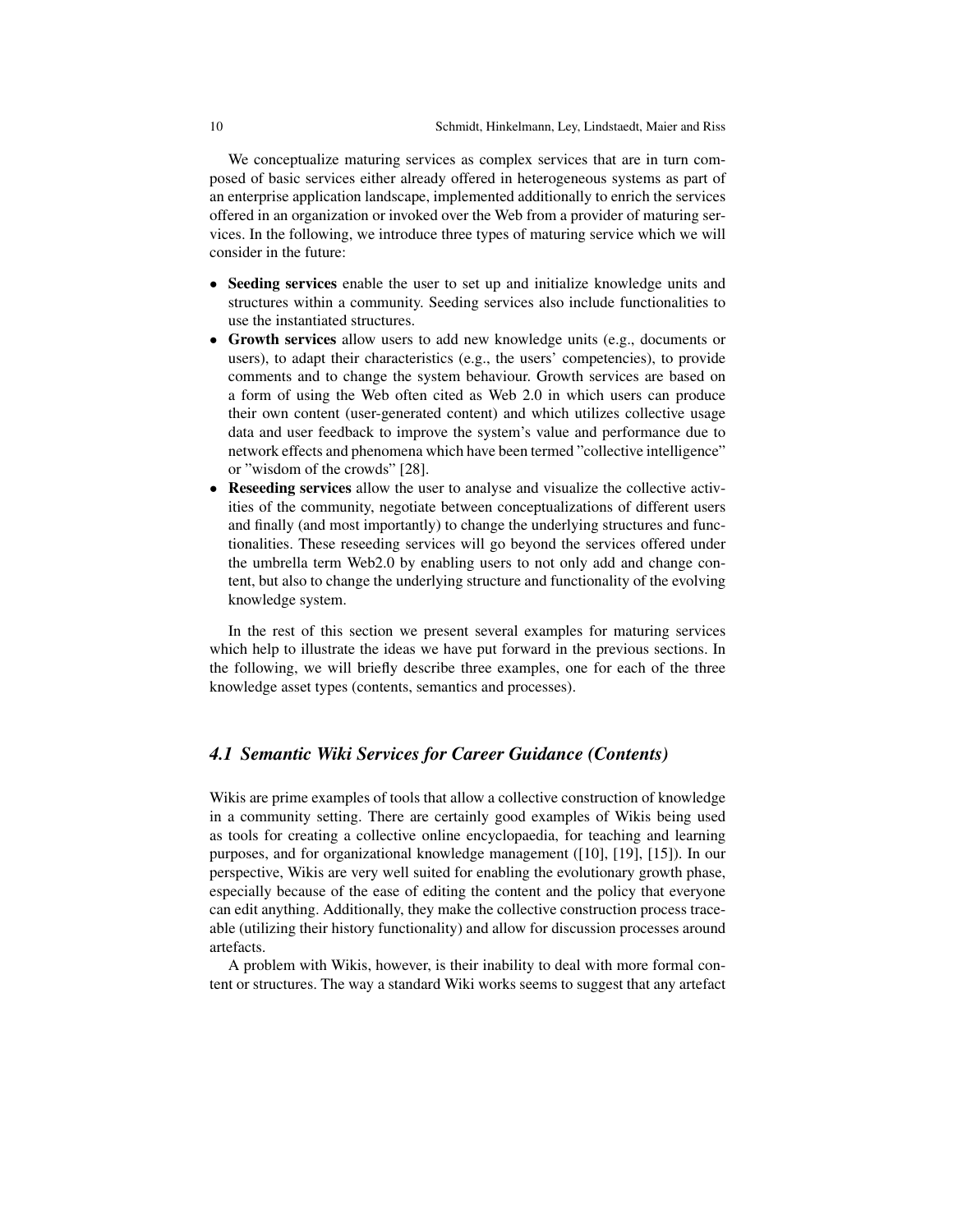is constructed basically from scratch in a community setting, and that there is no end to this construction process. This is an unrealistic proposition in most settings and especially in an organizational setting where knowledge generation uses artefacts that fluctuate between the informal and the formal pole. In this sense, the use of Wikis illustrates one of the barriers given in fig. 4, namely that between the community and the organizational level.

An example may help to illustrate our reasoning. We are currently examining the use of knowledge in a career guidance setting. Career advisors have the task to personally consult individuals (such as pupils or graduates or their parents) on their job prospects, and advise on potential careers given their interests and the general job situation in the region. In doing so, they make use of a large body of formally documented knowledge artefacts, for instance statistics and reports on job opportunities or labour market development in certain employment sectors and regions. Additionally, they draw on a considerable amount of informal knowledge derived from their experiences with concrete cases. This knowledge in use is more or less systematically applied in their job, and it is more or less systematically shared among practitioners.

We regard these processes of generation, application and sharing of both formal and informal knowledge as a knowledge maturing process. To support the practitioners in this process, we are employing a Semantic Media Wiki [12]. Several maturing services have been designed that try to bridge the gaps in the maturing process. First of all, an integrated search mechanism enables the practitioners to draw in a large array of different kinds of existing resources from a number of relevant sources (formal reports, statistics, videos etc.) - thus seeding the Wiki with relevant material. The Wiki then renders these existing resources so that discussions and knowledge construction in the Wiki can take place in the context of the formal documents. The idea being, that these informal discussions and knowledge construction draw in practitioners' knowledge in use, which documents experiences from their practice. This should enhance the evolutionary growth of the knowledge base.

We the explore some of Semantic Media Wiki functionalities to capture the context this informal knowledge has been applied to (such as the region, the target group or the employment sector). With some information extraction and classification algorithms, we are able to suggest semantic mark-up which might be applied to an article (see fig. 5). A visualization of the whole network made up of semantic categories, textual similarity measures, and links between articles provides an overview of the whole available content, and enables detection of similarities for some gardening or reseeding activities. In addition, we will be visualizing indicators for the use frequency of articles and text readability scores. This will allow the gardening activities to focus on parts of the content that are especially important (highly used), but of poor quality (low readability). Finally, the Wiki also provides a way to export a newly created article or a collection of articles as a report so as to document the current status on a higher level of maturity.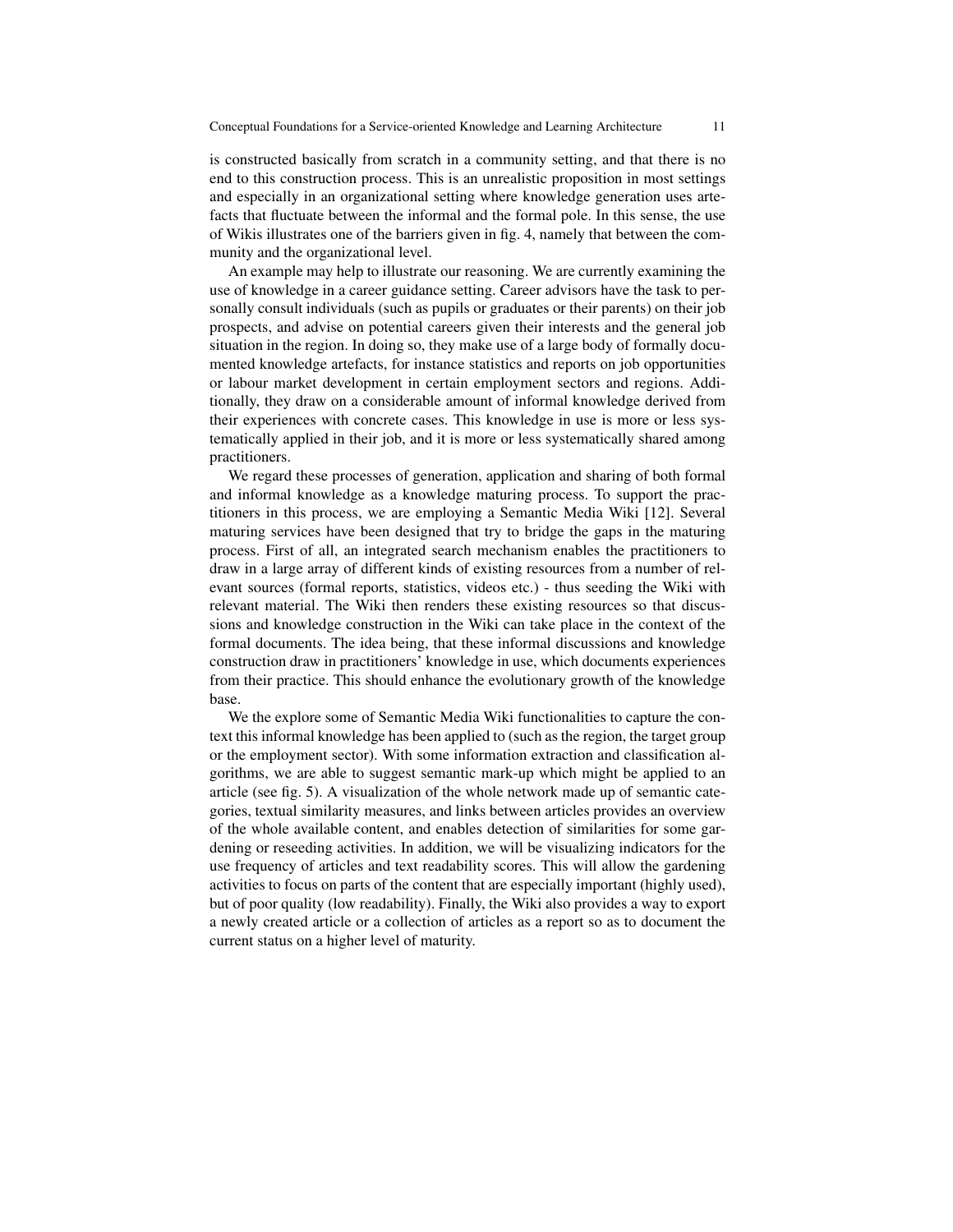

Fig. 5 Design study for markup suggestion

## *4.2 From Collaborative Tagging to Emerging Semantics (Semantics)*

Tagging resources can be seen as a first step of providing semantic descriptions for these resources. The results of such activities are knowledge assets (tags) which are used on an individual level (see fig. 4). Collaborative tagging environments (such as http://www.flickr.com or http://www.del.icio.us) make it possible to share these in a community setting.

How can services be designed to facilitate the seeding and evolutionary growth in the community setting? We have basically taken two approaches to this problem: (1) improving the quality of the folksonomy by providing tagging support, and (2) supporting the creation of ontologies from folksonomies as part of the community process.

In the first approach, we use cognitive models that have been extensively used for modelling individual cognitive processes of knowledge encoding, representation and retrieval. An example here is the declarative knowledge module in ACT-R [1] which models knowledge as an associative network. We then seek to transfer these models to a distributed community setting where several actors and shared artefacts are involved. What we are aiming to do is to describe knowledge maturing in an organisation as a distributed cognitive process. This cognitive process is based on a knowledge representation that describes the knowledge of a whole community. In the example of the collaborative tagging environment, the folksonomy (shared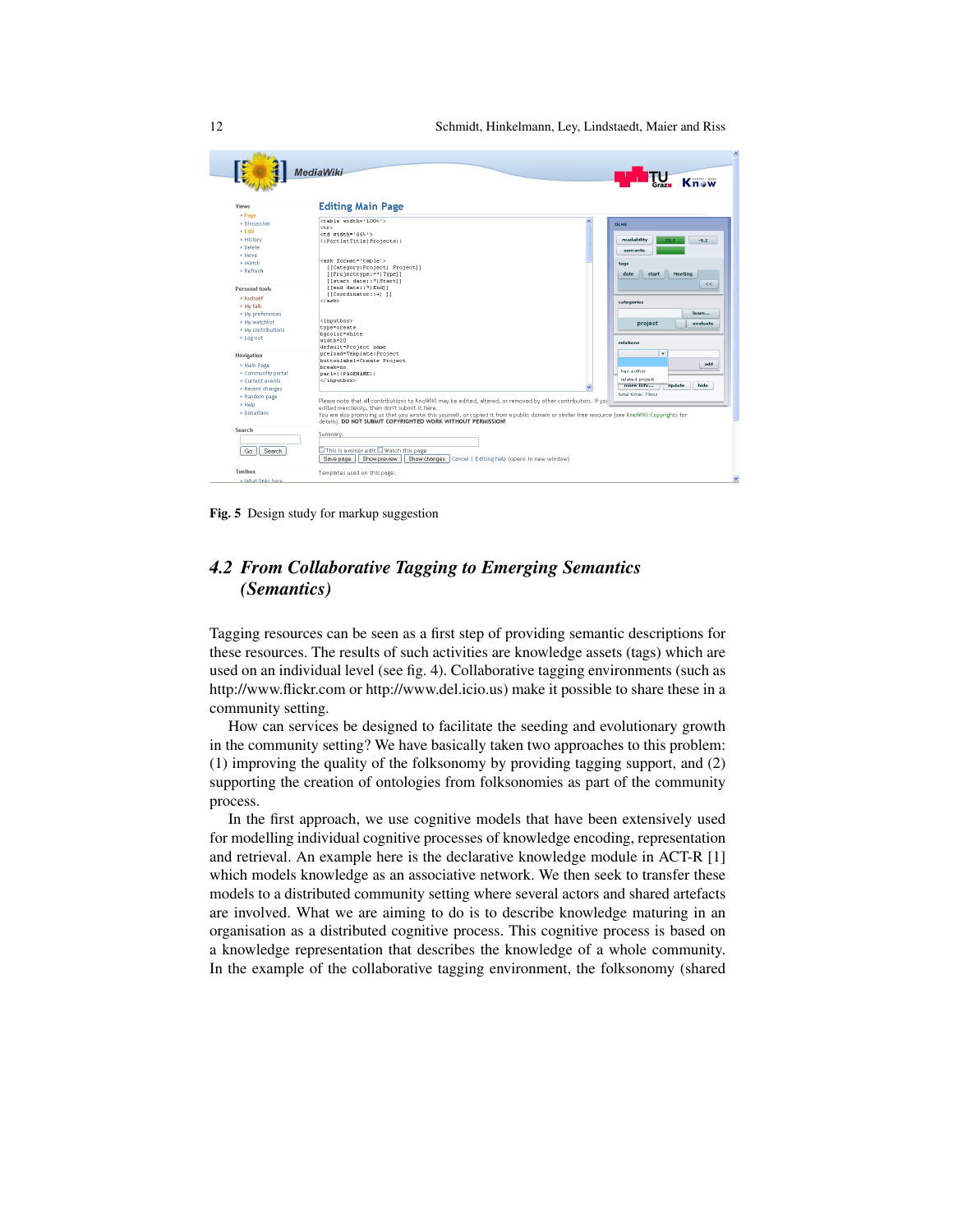tags) is modelled as an associative network using tag co-occurrences [27]. Tags are modelled as nodes in a network where co-occurrence with other tags determines the associations, or the weights on the edges.

We have modelled a folksonomy in this way for a flickr data set [17]. After an appropriate model has been established (and evaluated for its validity) intelligent services can be built upon it by simulating cognitive processes on a community level, such as knowledge retrieval. In the flickr example, the service we implemented was to recommend tags when users upload new pictures. This service simulates tag associations in a distributed cognitive structure. In another case, we employ spreading activation mechanisms for these processes (which are also implemented in the ACT-R architecture) [24]. First experiments have shown that this service reduces the overall number of tags people apply as they make use of existing tags. In our view this helps to emerge a shared understanding, as the system grows evolutionary.

There is recently also growing empirical research into how information from such an associative network of tag co-occurence allows the emerging of semantic relations between tags such as discovering broader or narrower terms or synonyms ([26], [9]).

The second, complementary approach aims at community tools to engineer taxonomies or ontologies in a collaborative and lightweight manner [4], building on, but also extending the tagging paradigm. Here, the collaborative tagging environment is enhanced by providing a (lightweight), collaborative ontology editor that allows for introducing *broader*, *narrower*, and synonym relationships to cover for the most common problems in folkosomies. It is assumed that an ontology evolves or matures based on community activities. For that process, we want to provide the community with supporting services that help them to consolidate part of the folksonomy into an ontology by spotting candidates for merging or heavily used tags (where it would be worth consolidating), and by facilitating the consolidation task as such (e.g., by proving argumentation support [18]). Here, analysis services particularly help in reseeding activities. First experiments have been made as part of the semantic social bookmarking application SOBOLEO [29], and in approach to collaborative building of competence models based on people tagging [3]. Evaluation results have shown the general feasibility of the approach and indicated required supporting services.

#### *4.3 From Task Management to Process Management (Processes)*

Almost all knowledge assets a user is working with are related to some work activities. For example, a travel plan might be related the organization of a business trip or a report might be related to the regular administration activities in a project. There is also a semantic dimension of this relation [7] since semantic technologies can be applied to formally describe these connections in order to use them later for information retrieving.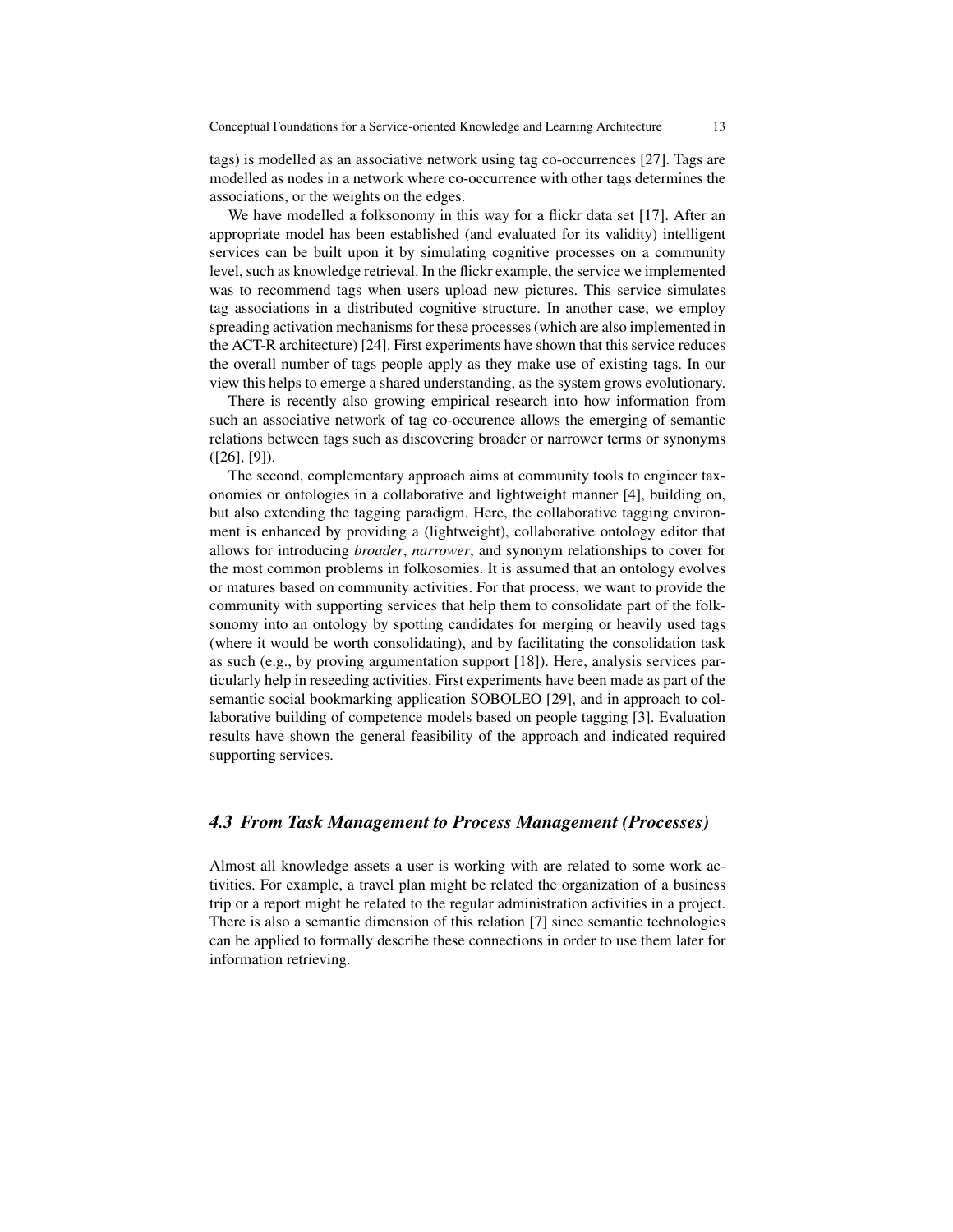Generally the representation of work activities in tasks can be considered as the first step to monitor the actual processes that take place in an organization. However, isolated tasks do not allow for the analysis of collaborative processes so that the specific relations between individual tasks must be represented. The main relation in this respect is the task-subtask-relation which describes that a specific (sub)task contributes to the accomplishment of a larger task. For example, the provision of a travel plan is only one task among others contributing to the task that describes the entire business trip. The collaborative character of tasks is expressed by the fact the executor of a subtask is not necessarily identical to the executor of the task to which this subtask belongs. Including task-subtask-relation we obtain a network of related activities conducted by various users with different dependencies that provides a detailed picture of the activities in an organization.

The individual task with the involved people and the used resources do not only describe the actual processes in an organization but are also first-class knowledge assets. They contain the information how specific work has been conducted and can help other employees to better perform their work. They can be used to derive general task patterns, i.e., descriptions how a specific type of task can be accomplished. The feedback that is provided by employees who use these patterns can directly be incorporated in this pattern resulting in a task pattern lifecycle [16]. This lifecycle represents a typical maturing process that is to be supported by additional services. For example, this concerns the identification of similar activities in order to streamline the pattern portfolio or the support in augmenting the patterns by additional information and services.

Coming to the organizational level further development is possible. Here we find automated processes such as workflows that significantly increase the productivity of an organization. However, especially in the realm of knowledge work it has been found that workflow approaches face significant problems since they do not provide the flexibility that is required here ([8], [22]). This opens opportunities for the analysis of task patterns and concrete work process in order to identify exactly those process aspects that are suited for process automation. Usually the underlying process models are developed by conducting interview with employees and managers on the work process. Process maturing services can provide information to which extend process models correspond to realistic work activities and where people had to deviate from the given schema in order to cope with particular circumstances. In this way old processes cannot only be updated but also completely new process can be derived from the actual work activities. The integrated process framework does not only provide opportunities for the design of new processes but can also help to bring existing process support to the individual users due to the semantic relations by which information and processes are related.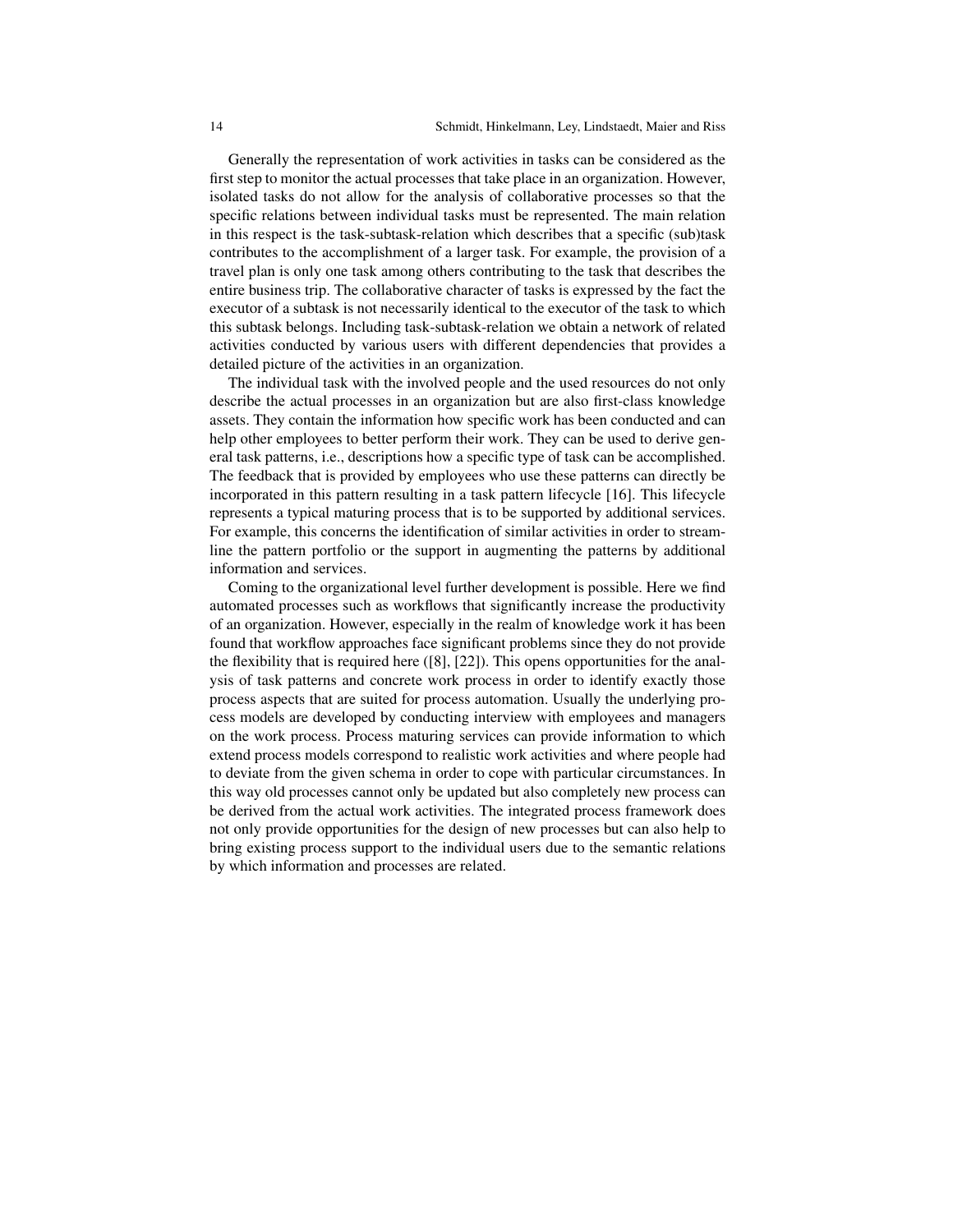#### 5 Conclusions

In this contribution we have presented conceptual foundations for a service-oriented infrastructure to support learning activities in organizations. These foundations consist of a combination of two models:

- The knowledge maturing process model describes how individual learning processes are interlinked within an organizational context and the different forms of knowledge and assets involved.
- The SER model describes interventions into collaborative processes to foster a goal-oriented development.

From these two theoretical approaches, we can categorize the services according to (1) the phases of maturing and barriers/transitions they address (and the types of knowledge assets) and according to (2) the type of intervention. Additionally, we can distinguish services that address content, process, and semantic knowledge assets.

Within the MATURE IP (which has started in April 2008), this categorization will be developed into a general knowledge and learning architecture. This architecture does not only contain reusable maturing services, but will also provide flexible toolsets to the end user based on the mashup paradigm, which empowers the end user to perform situation-dependent integration between different tools (and thus create *situational applications* for learning). These toolsets can be arranged into two families:

- a Personal Learning and Maturing Environment for supporting the individual's learning processes embedded into work processes and for fostering the individual's engagement in maturing processes.
- a Organizational Learning and Maturing Environment for taking the organizational perspective or intervening into individual learning processes from an organizational perspective

The maturing services will co-evolve with these environments in a participatory design approach. Within the first year, several design studies have been prepared and have been evaluated with various end users, bringing end users, experts on individual and organizational learning, and developers into an intensive and creative discussion process.

Acknowledgements This work has been partially funded by the European Commission as part of the MATURE IP (grant no. 216346) within the 7th Framework Programme of IST. The Know-Center is funded within the Austrian COMET Program - Competence Centers for Excellent Technologies - under the auspices of the Austrian Ministry of Transport, Innovation and Technology, the Austrian Ministry of Economics and Labor and by the State of Styria.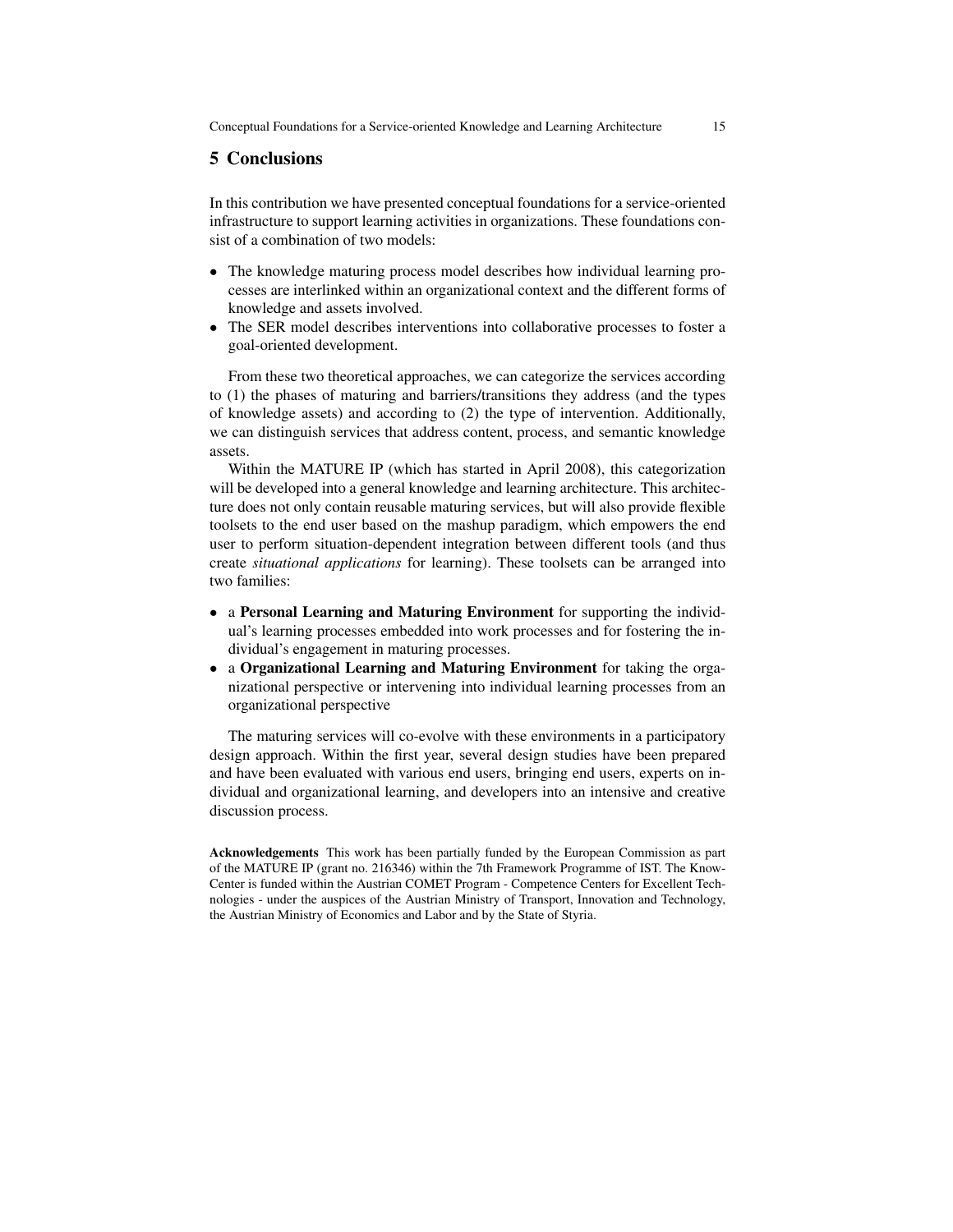#### References

- 1. Anderson, J.R., Bothell, D., Byrne, M., Douglass, S., Lebiere, C., Qin, Y.: An integrated theory of the mind. Psychological Review 111(4), 1036–1060 (2004)
- 2. Attwell, G.: The personal learning environments the future of elearning. eLearning Papers 2(1) (2007)
- 3. Braun, S., Schmidt, A.: People tagging & ontology maturing: Towards collaborative competence management. In: 8th International Conference on the Design of Cooperative Systems (COOP '08), Carry-le-Rouet, France, May 20-23, 2008 (2008)
- 4. Braun, S., Schmidt, A., Walter, A., Nagypal, G., Zacharias, V.: Ontology maturing: a collaborative web 2.0 approach to ontology engineering. In: N. Noy, H. Alani, G. Stumme, P. Mika, Y. Sure, D. Vrandecic (eds.) Proceedings of the Workshop on Social and Collaborative Construction of Structured Knowledge (CKC 2007) at the 16th International World Wide Web Conference (WWW2007) Banff, Canada, May 8, 2007, *CEUR Workshop Proceedings*, vol. 273 (2007)
- 5. Feldkamp, D., Hinkelmann, K., Thönssen, B.: Kiss- knowledge-intensive service support: An approach for agile process management. In: A. Paschke, Y. Biletskiy (eds.) Advances In Rule Interchange and Applications, International Symposium RuleML 2007, pp. 25–38 (2007)
- 6. Fischer, G., Grudin, J., McCall, R., Ostwald, J., Redmiles, D., Reeves, B., Shipman, F.: Seeding, evolutionary growth and reseeding: The incremental development of collaborative design environments. In: G. Olson, T. Malone, J. Smith (eds.) Coordination Theory and Collaboration Technology. Lawrence Erlbaum Associates (2001)
- 7. Grebner, O., Ong, E., Riss, U.: Kasimir work process embedded task management leveraging the semantic desktop. In: Proceedings of the Multikonferenz Wirtschaftsinformatik. Workshop Semantic Web Technology in Business Information Systems, Munich, Germany, pp. 716–726 (2008)
- 8. Holz, H., Maus, H., Rostanin, O.: From lightweight, proactive information delivery to business process-oriented knowledge management. Journal of Universal Knowledge Management 0(2), 101–127 (2005)
- 9. Hotho, A., Jaschke, R., Schmitz, C., Stumme, G.: Information retrieval in folksonomies: ¨ Search and ranking. In: The Semantic Web: Research and Applications, 3rd European Semantic Web Conference, ESWC 2006, Budva, Montenegro, June 11-14, 2006, Proceedings, *Lecture Notes in Computer Science*, vol. 4011, pp. 411–426. Springer (2006)
- 10. Jaksch, B., Kepp, S.J., Womser-Hacker, C.: Integration of a wiki for collaborative knowledge development in an e-learning context for university teaching. In: A. Holzinger (ed.) HCI and Usability for Education and Work, Lecture Notes in Computer Science, pp. 77–96. Springer, Heidelberg (2008)
- 11. Krafzig, D., Banke, K., Slama, D.: Enterprise SOA: Service-Oriented Architecture Best Practices. Upper Saddle River (2005)
- 12. Krötzsch, M., Vrandecic, D., Völkel, M., Haller, H., Studer, R.: Semantic wikipedia. Journal of Web Semantics 5, 251–261 (2007)
- 13. Maier, R., Hädrich, T., Peinl, R.: Enterprise Knowledge Infrastructures, 2nd edn. Springer (2008)
- 14. Maier, R., Schmidt, A.: Characterizing knowledge maturing: A conceptual process model for integrating e-learning and knowledge management. In: N. Gronau (ed.) 4th Conference Professional Knowledge Management - Experiences and Visions (WM '07), Potsdam, vol. 2, pp. 325–334. GITO-Verlag, Berlin (2007)
- 15. Majchrzak, A., Wagner, C., Yates, D.: Corporate wiki users: results of a survey. In: D. Riehle, J. Noble (eds.) WikiSym '06: Proceedings of the 2006 international symposium on Wikis, pp. 99–104. ACM, New York, NY, USA (2006)
- 16. Ong, E., Grebner, O., Riss, U.: Pattern-based task management: Pattern lifecycle and knowledge management. In: Proceedings of the 4rd Conference Professional Knowledge Management (WM 2007), Potsdam, pp. 357–364. Gito (2007)